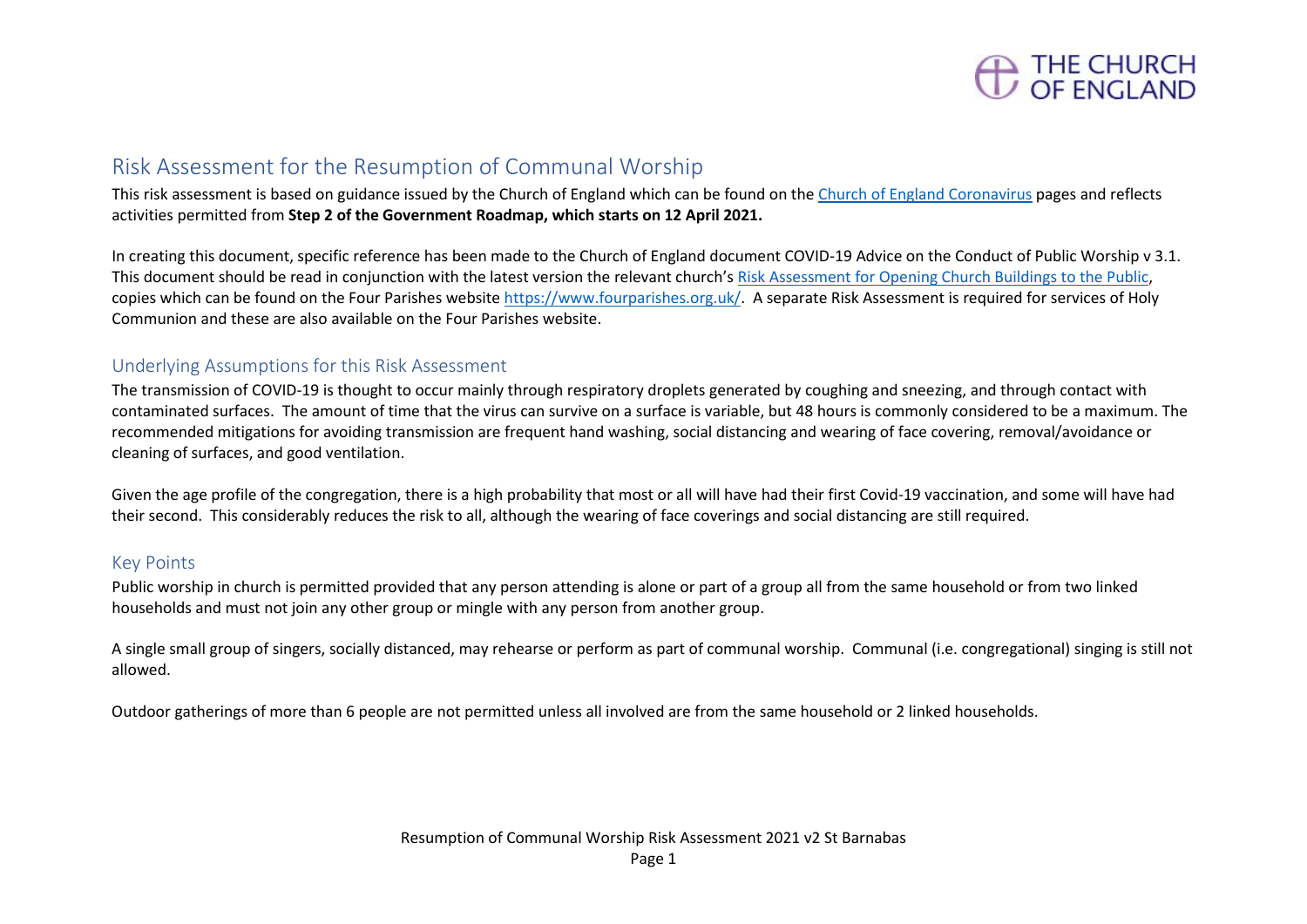

| <b>Church: St Barnabas, Horton-cum-Studley</b> |  | Date completed: 17/04/2021 | Date approved by PCC: 17/04/2021 |  |
|------------------------------------------------|--|----------------------------|----------------------------------|--|
| Amendments                                     |  |                            | Date                             |  |

| What is the general risk?                                                                                                                                 | What is the specific risk?                                                                                   | What are you already<br>doing to control the<br>risks?                                                                                                  | What further action do you<br>need to take to control the<br>risks? (refer to C of E<br>guidance where possible)         | Who needs to<br>ensure this action<br>is carried out? | <b>Done</b> |
|-----------------------------------------------------------------------------------------------------------------------------------------------------------|--------------------------------------------------------------------------------------------------------------|---------------------------------------------------------------------------------------------------------------------------------------------------------|--------------------------------------------------------------------------------------------------------------------------|-------------------------------------------------------|-------------|
| Risk to keyholders when<br>accessing the church<br>building for the purposes<br>of cleaning, maintenance<br>or recording music or<br>videos for services. | Contracting or spreading<br>the virus by not social<br>distancing or by<br>touching contaminated<br>surfaces | Ensure that any<br>keyholder who needs to<br>enter the church is<br>willing to do so and can<br>do so safely.                                           | Remind all keyholders about<br>importance of social<br>distancing, hand sanitising,<br>and wearing of face<br>coverings. | Churchwardens                                         |             |
| Risk to members of the<br>public entering the<br>building for the purposes<br>of private prayer.                                                          | Contracting or spreading<br>the virus by not social<br>distancing or by<br>touching contaminated<br>services | The Church will be<br>closed for 48 hours<br>between openings, or<br>will be cleaned<br>beforehand.                                                     |                                                                                                                          | Churchwardens                                         |             |
|                                                                                                                                                           |                                                                                                              | Put up notices to remind<br>visitors about important<br>safe practices e.g. social<br>distancing, hand<br>sanitising, wearing of<br>face coverings etc. |                                                                                                                          | Churchwardens                                         |             |
|                                                                                                                                                           |                                                                                                              | Provide adequate hand<br>sanitiser stations.                                                                                                            | Hand sanitiser to be placed<br>in porch and on table<br>immediately inside door                                          | Churchwardens                                         |             |
|                                                                                                                                                           | Risk of infected person<br>not being identified for<br>NHS Track and Trace.                                  | Ensure you have an NHS<br>Track and Trace QR code<br>available, with an                                                                                 | QR Code is displayed on the<br>church door. Visitor's Sign in                                                            | Churchwardens                                         |             |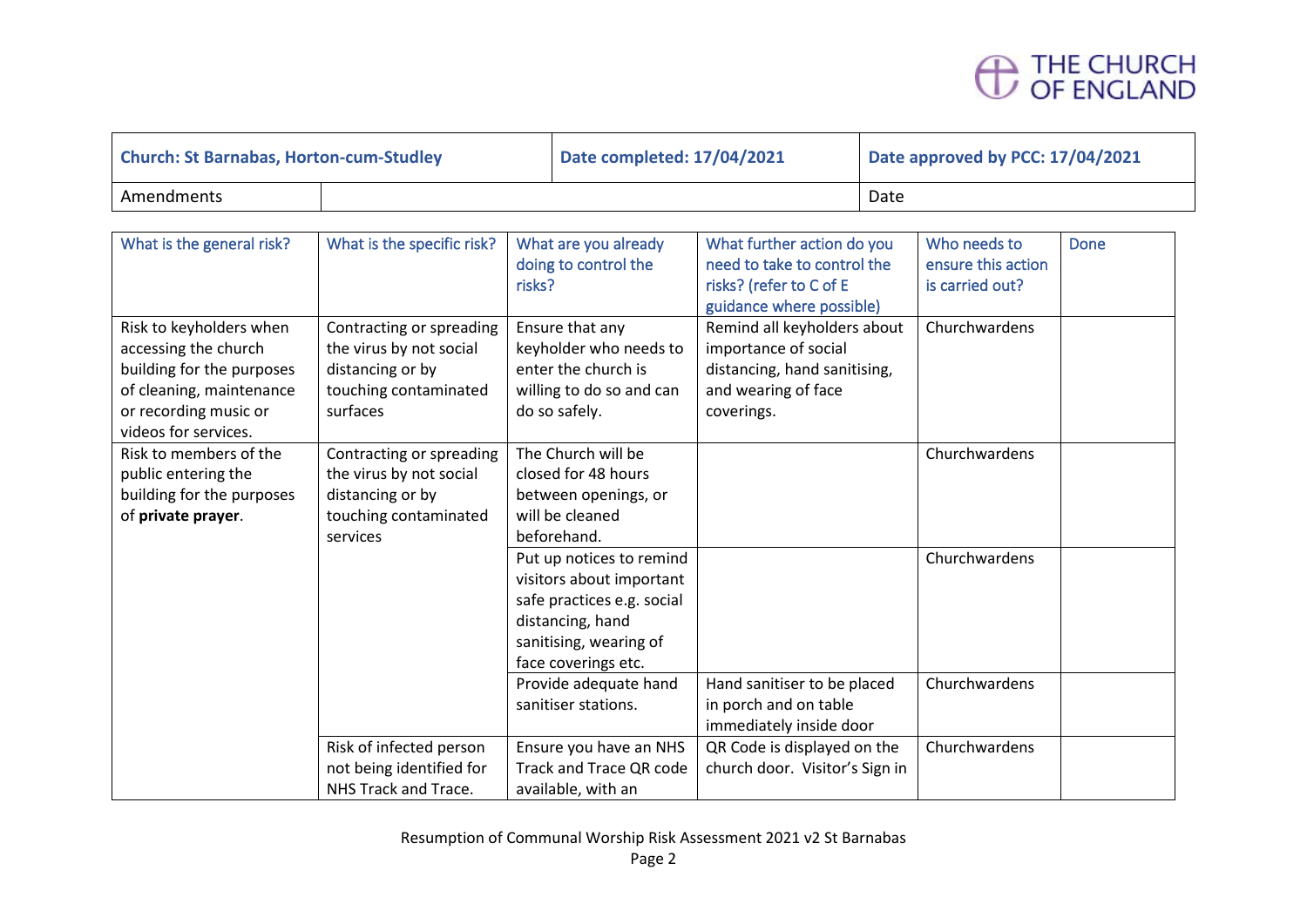

| What is the general risk?                                                                                       | What is the specific risk?                                                                                             | What are you already<br>doing to control the<br>risks?                                                                                           | What further action do you<br>need to take to control the<br>risks? (refer to C of E<br>guidance where possible)                                                                                                                                                                                                      | Who needs to<br>ensure this action<br>is carried out? | <b>Done</b> |
|-----------------------------------------------------------------------------------------------------------------|------------------------------------------------------------------------------------------------------------------------|--------------------------------------------------------------------------------------------------------------------------------------------------|-----------------------------------------------------------------------------------------------------------------------------------------------------------------------------------------------------------------------------------------------------------------------------------------------------------------------|-------------------------------------------------------|-------------|
|                                                                                                                 |                                                                                                                        | alternative option for<br>those who cannot use<br>that system.                                                                                   | sheet available as an<br>alternative.                                                                                                                                                                                                                                                                                 |                                                       |             |
| Risk to members of the<br>public entering the<br>building for the purposes<br>of attending communal<br>worship. | Risk of Minister and<br>Churchwardens not<br>following the Church of<br>England guidelines for<br>conduct of services. | Guidelines are<br>referenced or copied in<br>this document                                                                                       | Minister and Churchwardens<br>to confirm that they have<br>read and will follow the<br>guidance in this document.                                                                                                                                                                                                     | Minister and<br>Churchwardens                         |             |
|                                                                                                                 | Risk of congregation<br>being unprepared for<br>what they need to do to<br>ensure guidelines are<br>followed.          | Potential attendees to<br>be reminded of<br>guidelines by email<br>beforehand                                                                    | Delegated persons to greet<br>congregation outside and<br>inside church door and<br>ensure social distancing                                                                                                                                                                                                          | Minister and<br>Churchwardens                         |             |
|                                                                                                                 | Risk of too many people<br>to enable social<br>distancing.                                                             | Restrict numbers to<br>maximum capacity of<br>the Church, ensuring<br>that household bubbles<br>can be safely<br>accommodated at 2m<br>distance. | Seating plan devised to<br>ensure 2m distancing within<br>the capacity and layout of<br>the Church.<br>Direct people to their seats.<br>Consider if a booking<br>system is needed and<br>arrange if necessary.<br>Be prepared to turn people<br>away if the capacity to allow<br>for social distancing is<br>reached. | Churchwardens                                         |             |
|                                                                                                                 | People crowd together<br>at the entrance door.                                                                         | Control entry at the<br>church door to admit                                                                                                     | Delegated persons to greet<br>congregation outside and<br>inside church door and                                                                                                                                                                                                                                      | Churchwardens                                         |             |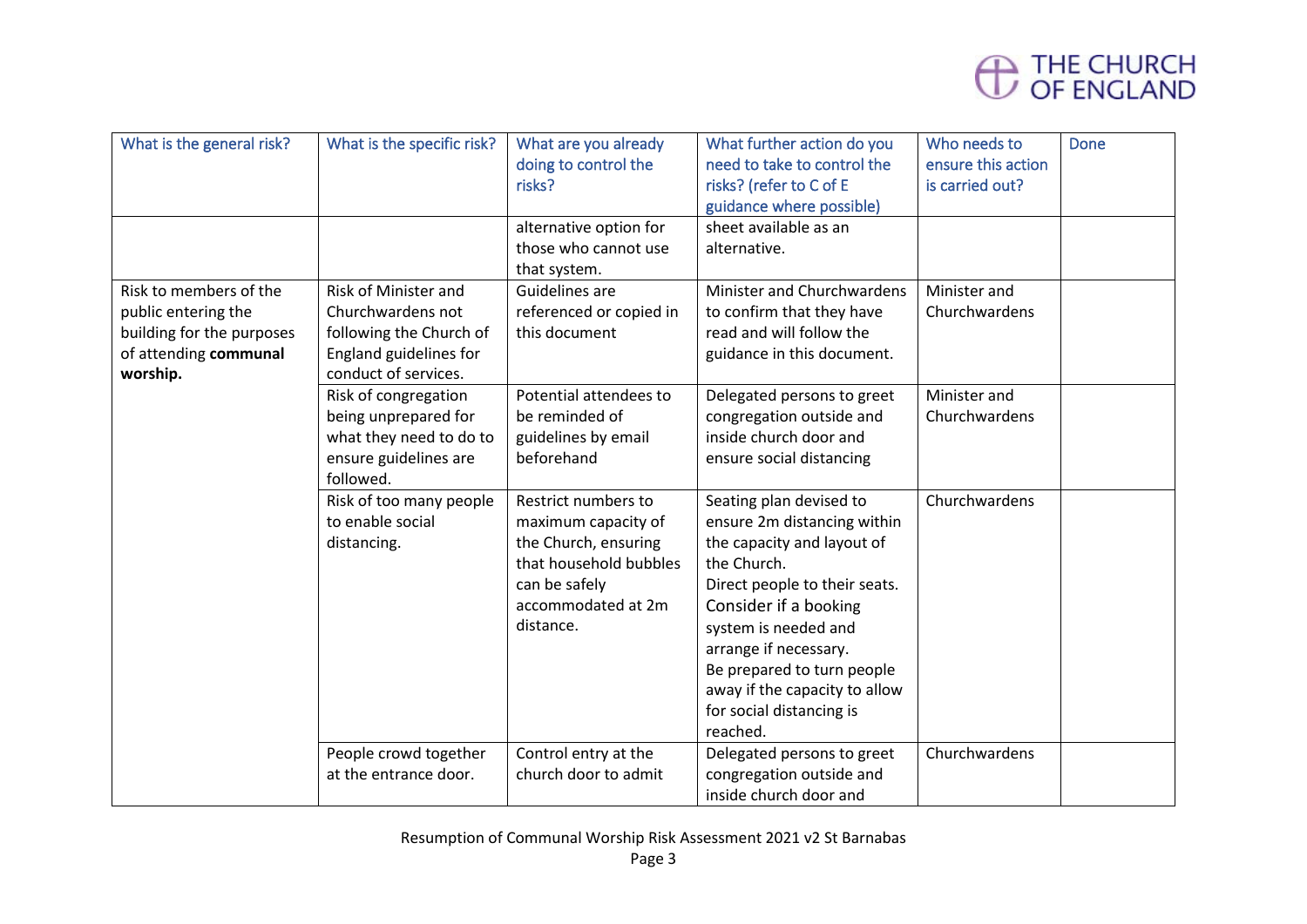

| What is the general risk? | What is the specific risk? | What are you already      | What further action do you   | Who needs to       | <b>Done</b> |
|---------------------------|----------------------------|---------------------------|------------------------------|--------------------|-------------|
|                           |                            | doing to control the      | need to take to control the  | ensure this action |             |
|                           |                            | risks?                    | risks? (refer to C of E      | is carried out?    |             |
|                           |                            |                           | guidance where possible)     |                    |             |
|                           |                            | congregation one social   | ensure social distancing.    |                    |             |
|                           |                            | group at a time           | Direct people to their seats |                    |             |
|                           |                            |                           | on entry to the building to  |                    |             |
|                           |                            |                           | avoid congestion.            |                    |             |
|                           | People don't bring a       | Remind people that        | Delegated persons to remind  | Churchwardens      |             |
|                           | mask.                      | mask wearing is           | people about mask wearing    |                    |             |
|                           |                            | mandatory                 | and have spares to offer if  |                    |             |
|                           |                            |                           | necessary.                   |                    |             |
|                           | Risk of virus circulating  | Good ventilation          | During service main door to  | Minister           |             |
|                           | in the building.           |                           | be open, with bird           |                    |             |
|                           |                            |                           | prevention in place if       |                    |             |
|                           |                            |                           | relevant.                    |                    |             |
|                           | People crowd               | Flow of people leaving    | At the end of the service,   | Minister           |             |
|                           | together at the door       | the church to be          | Minister to remind people    |                    |             |
|                           | on exit.                   | controlled                | to leave one 'bubble' at a   |                    |             |
|                           |                            |                           | time, keeping socially       |                    |             |
|                           |                            |                           | distanced even when          |                    |             |
|                           |                            |                           | outside, and following the   |                    |             |
|                           |                            |                           | 'rule of six'.               |                    |             |
|                           | Risk of infection from     | Single use printed        | Hymn books and bibles have   | Minister           |             |
|                           |                            | sheets to be provided     | been removed from the        |                    |             |
|                           | touching infected          | for each service.         |                              |                    |             |
|                           | objects                    |                           | pews.                        |                    |             |
|                           |                            | Cash donations to be      |                              | Churchwardens      |             |
|                           |                            | collected in a receptacle |                              |                    |             |
|                           |                            | that is set in one place  |                              |                    |             |
|                           |                            | and handled by one        |                              |                    |             |
|                           |                            | individual                |                              |                    |             |